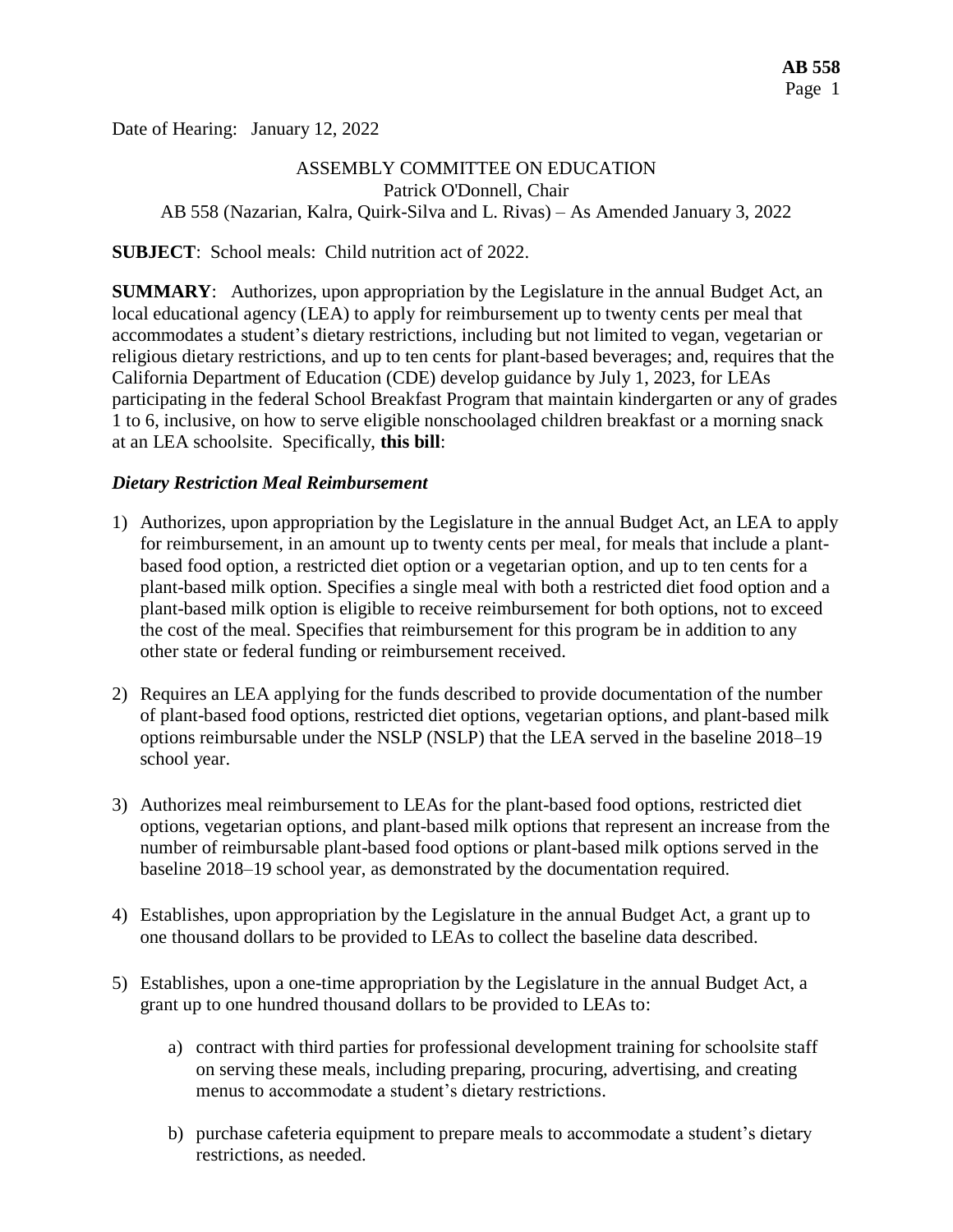- c) provide technical assistance and student engagement and education to accommodate a student's dietary restrictions, including providing taste tests, recipe development, and culinary education.
- d) provide additional compensation for additional work relating to serving meals that accommodate a student's dietary restrictions pursuant to Section 49569.1, to the extent that funding is made available in the grant for this purpose.
- 6) Prohibits an employee from being required to attend professional development training for which the employee does not receive at least that employee's regular rate of pay or that takes place outside of that employee's normal working hours.
- 7) Requires the CDE to do all of the following:
	- a) Adopt regulations, as it deems necessary, to implement the program.
	- b) Establish guidelines for the evaluation of the meal reimbursement and grant program.
	- c) Complete an evaluation of the meal reimbursement and grant program and report the results of the evaluation to the Legislature in compliance with Section 9795 of the Government Code by September 1, 2026. Requires the evaluation to include the number of LEAs that applied for and received meal reimbursement and payments, the number of meals provided by each LEA, the number of LEAs that applied for and received grant funding, and the manner in which LEAs used grant funds.
- 8) Defines LEA to mean a school district, county office of education, or charter school maintaining kindergarten or any of grades 1 to 12, inclusive, that participates in the federal National School Lunch Program (NSLP).
- 9) Defines plant-based food option to mean a food that contains no animal products or byproducts, including meat, poultry, fish, dairy, or eggs, and that is recognized by the United States Department of Agriculture as a meat alternate for purposes of the federal NSLP.
- 10) Defines plant-based milk option to mean a beverage that contains no animal products or byproducts, including dairy, and that is recognized by the USDA as a nondairy fluid milk substitute for purposes of the federal NSLP.
- 11) Defines restricted diet option to mean a food prepared in response to a pupil with at least one dietary restriction, including, but not limited to, religious dietary restrictions or restrictions prescribed by a physician.
- 12) Defines vegetarian option to mean a food that contains no meat, poultry, or fish.

## *Guidance for LEAs*

13) Requires that the CDE develop guidance for LEAs participating in the federal School Breakfast Program (SBP) that maintain kindergarten or any of grades 1 to 6, inclusive, on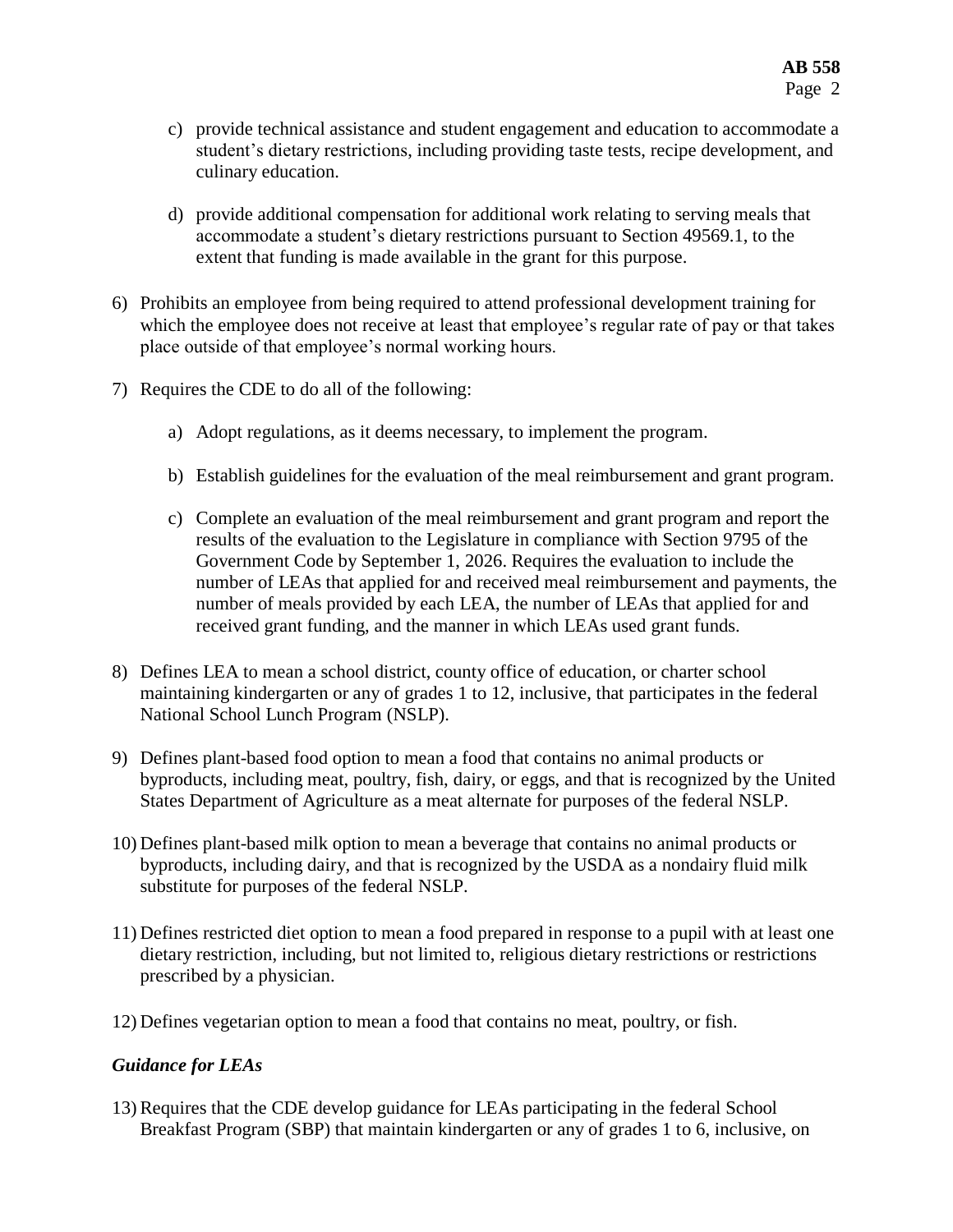how to voluntarily serve eligible nonschoolaged children breakfast or a morning snack at an LEA schoolsite.

- 14) Requires that the guidance highlight opportunities to maximize federal reimbursement through the federal SBP and the federal Child and Adult Care Food Program (CACFP).
- 15) Requires that a guardian of an eligible nonschoolaged child be present at the LEA schoolsite in order for the nonschoolaged child to receive breakfast or a morning snack at the schoolsite.
- 16) Requires that the CDE develop the guidance in a manner that does not jeopardize federal funding for school meal programs and that maximizes federal meal reimbursement.
- 17) Requires that the CDE post the guidance on its website by July 1, 2023. Clarifies that the CDE is not required to mail the guidance to LEAs.
- 18) Requires that the CDE evaluate the guidance developed and posted, as well as the impact of the guidance on LEA breakfast programs. Requires that the CDE submit the evaluation to the Legislature by January 1, 2025.
- 19) Requires that an LEA that chooses to implement the CDE's guidance submit to the CDE the applicable information specified for the evaluation for the Legislature.
- 20) Requires that the evaluation include, but is not necessarily limited to, all of the following:
	- a) A copy of the posted guidance;
	- b) The number of LEAs that started to serve breakfast or morning snacks to eligible nonschoolaged children;
	- c) LEA evaluations of federal meal reimbursement and payments to the LEA;
	- d) The number of breakfasts and morning snacks provided by each LEA;
	- e) The total number of eligible nonschoolaged children that received breakfast or a morning snack; and
	- f) Any issues that occurred during implementation that require budget-related or legislative action or oversight.
- 21) Defines eligible nonschoolaged child to mean a child who is not enrolled in school and who is a sibling, half-sibling, or step-sibling of, or a foster child residing with, a pupil who meets the federal eligibility criteria for a free or reduced-price breakfast at an LEA in the SBP that maintains kindergarten or any of grades 1 to 6, inclusive.
- 22) Defines guardian to mean a parent, step-parent, grandparent, or other adult family member or caretaker who is caring for an eligible nonschoolaged child.
- 23) Defines LEA to mean a school district, county office of education, or charter school.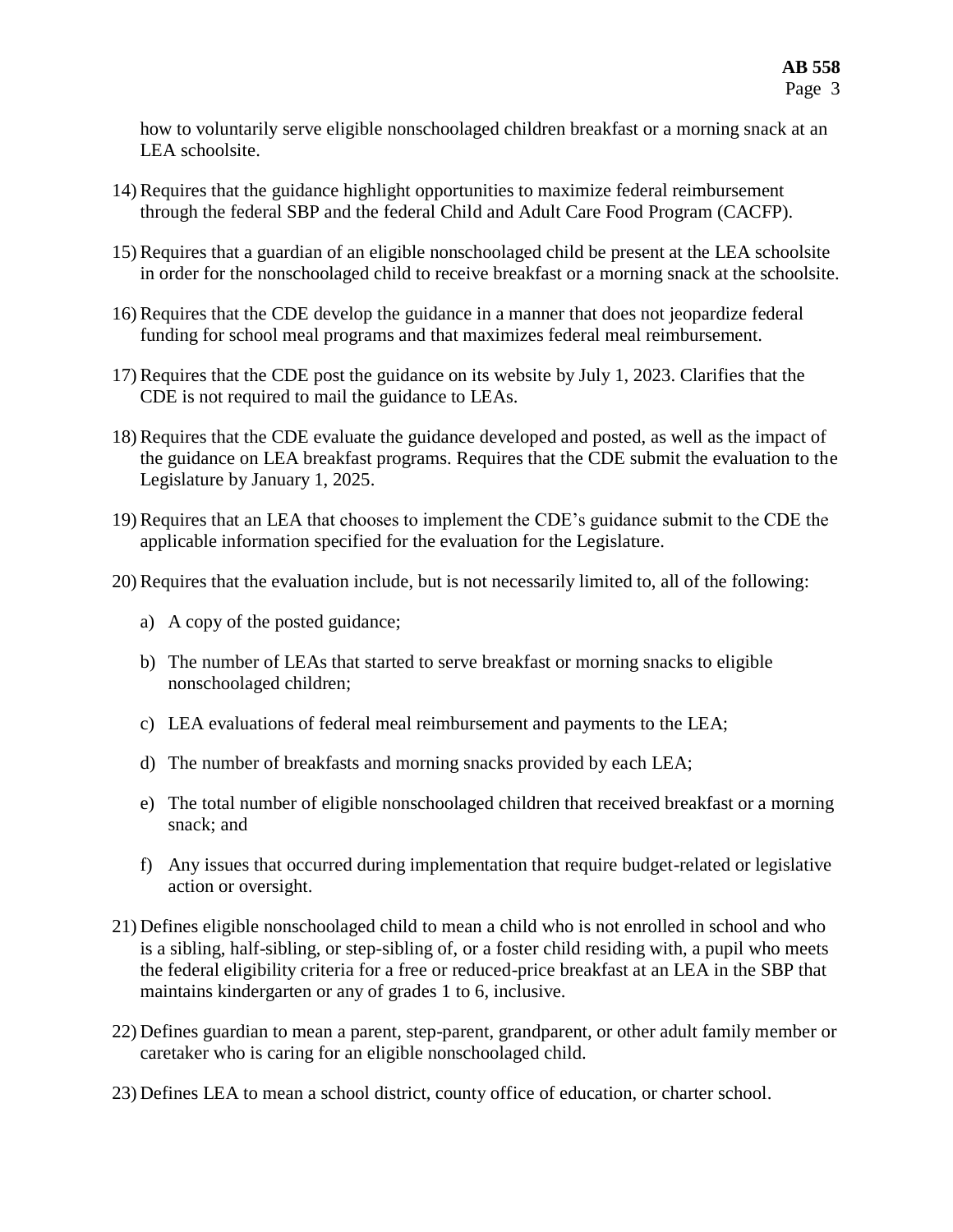### **EXISTING LAW**:

- 1) Requires, commencing with the 2022–23 school year all of the following:
	- a) A school district or county superintendent of schools maintaining kindergarten or any of grades 1 to 12, inclusive, to provide two school meals free of charge during each schoolday to any pupil who requests a meal, without consideration of the pupil's eligibility for a federally funded free or reduced-price meal, with a maximum of one free meal for each meal service period, except when it requires family daycare homes to be reimbursed for 75% of the meals served. The meals provided under this paragraph be nutritiously adequate meals that qualify for federal reimbursement.
	- b) A charter school to provide two school meals free of charge during each schoolday to any pupil who requests a meal, without consideration of the pupil's eligibility for a federally funded free or reduced-price meal, with a maximum of one free meal for each meal service period. The meals provided under this paragraph shall be nutritiously adequate meals that qualify for federal reimbursement.
	- c) An LEA that has a reimbursable school breakfast program to not charge any pupil enrolled in transitional kindergarten, kindergarten, or any of grades 1 to 12, inclusive, any amount for any breakfast served to that pupil through the program, and to provide a breakfast free of charge to any pupil who requests one, without consideration of the pupil's eligibility for a federally funded free or reduced-price meal. The meals provided free of charge pursuant to this paragraph shall be nutritiously adequate, and shall count toward the total of two school meals required to be provided each schoolday. (Education Code (EC) 49501.5)
- 2) Requires each school district, or county superintendent of schools maintaining any kindergarten or any of grades 1 to 12, inclusive, to provide for each needy pupil one nutritionally adequate free or reduced-price meal during each schoolday. (EC 49550)
- 3) Requires a charter school to provide each needy pupil with one nutritionally adequate free or reduced-price meal during each schoolday. Requires a charter school that offers nonclassroom-based instruction to meet the requirements for any eligible pupil on any schoolday that the pupil is scheduled for educational activities lasting two or more hours at a schoolsite, resource center, meeting space, or other satellite facility operated by the charter school. (EC 47613.5)
- 4) Defines milk as a nutritious beverage, including, but not limited to, chocolate milk, soy milk, rice milk, almond milk, and other similar dairy or nondairy milk. (EC 35182.5)
- 5) Defines "Non-dairy milk" alternative (e.g., rice milk, soy milk) to mean a beverage that:
	- a) Contains Vitamin A, Vitamin D and at least 25% of the daily recommendation for calcium per 8 ounces;
	- b) Contains no added sweeteners exceeding 28 grams of total sugars per 8 ounces;
	- c) Contains no more than 5 grams of fat per 8 ounces. (CCR, Title 5, Section 15576)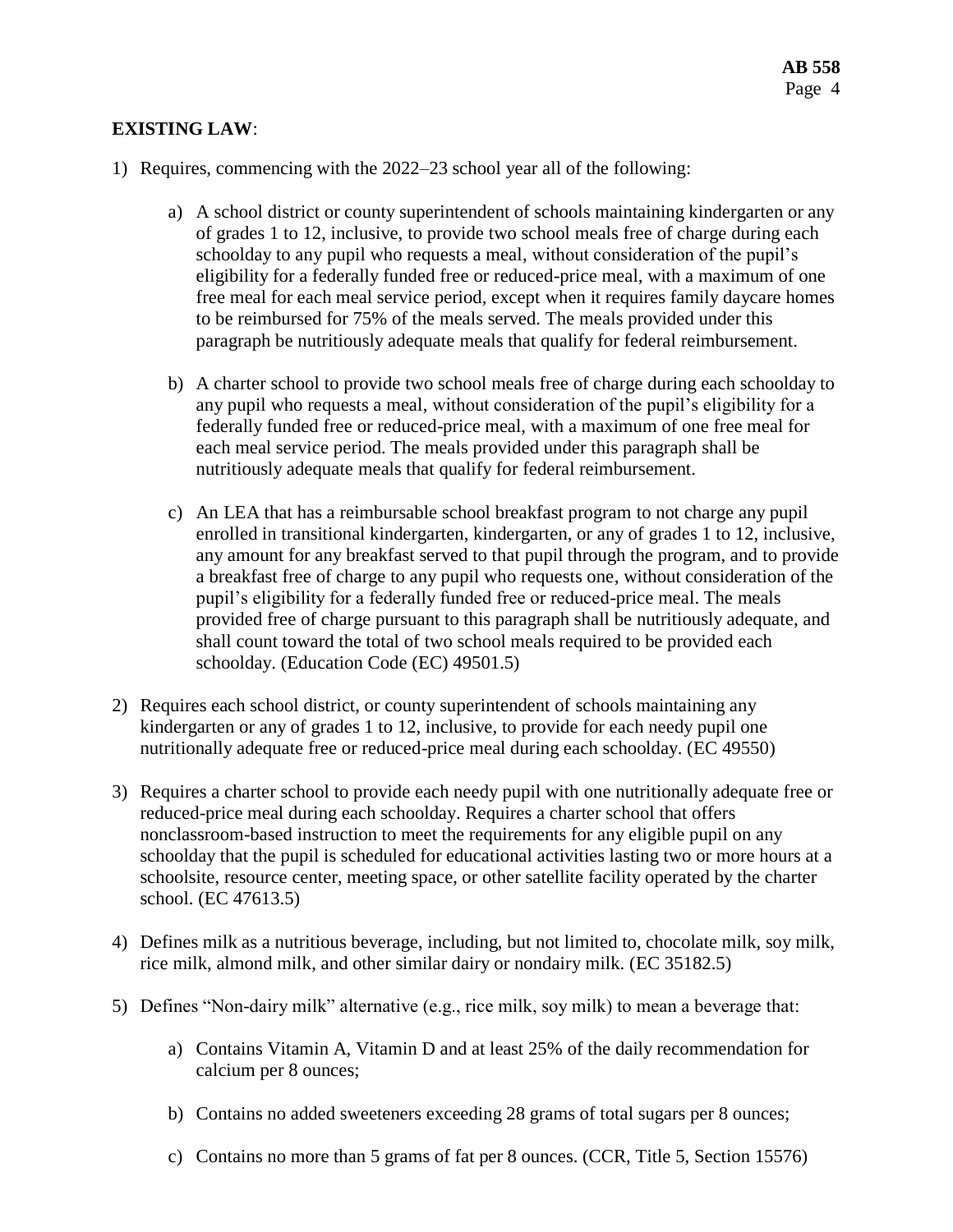- 6) States that a school district or county office of education may use funds made available through any federal or state program the purpose of which includes the provision of meals to a pupil, including the SBP, the NSLP, the federal Summer Food Service Program, the federal Seamless Summer Option, or the state meal program, or may do so at the expense of the school district or county office of education. (EC 49550)
- 7) Requires that the CDE, in cooperation with school districts and county superintendents of schools, provide information and limited financial assistance to encourage the SBP startup and expansion into all qualified schools. (EC 49550.3)
- 8) Designates that the CDE is the state agency responsible for managing and administering the Summer Food Service Program (SFSP). (42 U.S.C. Sec. 1761) (EC 49547.5)
- 9) Prohibits a public school district or county office of education from denying a meal to any free or reduced-price eligible pupils, and requires that these pupils receive the same meal as all other pupils. (EC 49550 and 49557)

### **FISCAL EFFECT**: Unknown

### **COMMENTS**:

*Background*. This bill creates an additional per-meal reimbursement to LEAs that elect to increase their meal offerings to accommodate student dietary restrictions including, but not limited to, plant-based food and beverages, vegetarian food, and religious dietary restrictions. The bill creates a grant for LEAs to support those agencies that choose to increase their food and beverage offerings to accommodate student dietary restrictions. The bill also requires that the CDE develop guidance for LEAs participating in the SBP that maintain kindergarten or any of grades 1 to 6, inclusive, on how to serve eligible nonschoolaged children breakfast or a morning snack at an LEA schoolsite, if the LEA elects to do so.

*Need for the bill.* According to the author, "AB 558, the Child Nutrition Act, will assist the state's efforts to combat climate change, improve access to healthy food options for low-income communities, accommodate students with religious or cultural needs, and ensure every toddler has access to free breakfast and morning snacks. California is a global microcosm with many different needs. The state's school meal policy should not only reflect this diversity, but also incorporate the extensive research on the environmental and health benefits of plant-based nutrition. Furthermore, the bill would require the California Department of Education to issue instructions for how school districts could serve younger siblings a federally reimbursable meal at a school site that their older sibling attends. There is no federal prohibition to serving younger siblings of school-age children a morning snack through the Child and Adult Care Food Program at the same time and location as school-aged children receive their federally reimbursed school breakfast program. The Child Nutrition Act is an all-inclusive bill that addresses the food served to our children, and ensures that every child truly has access to healthy, climate-friendly meals."

*USDA meal programs.* The CDE, Nutrition Services Division administers many of the USDA meal programs at the state level.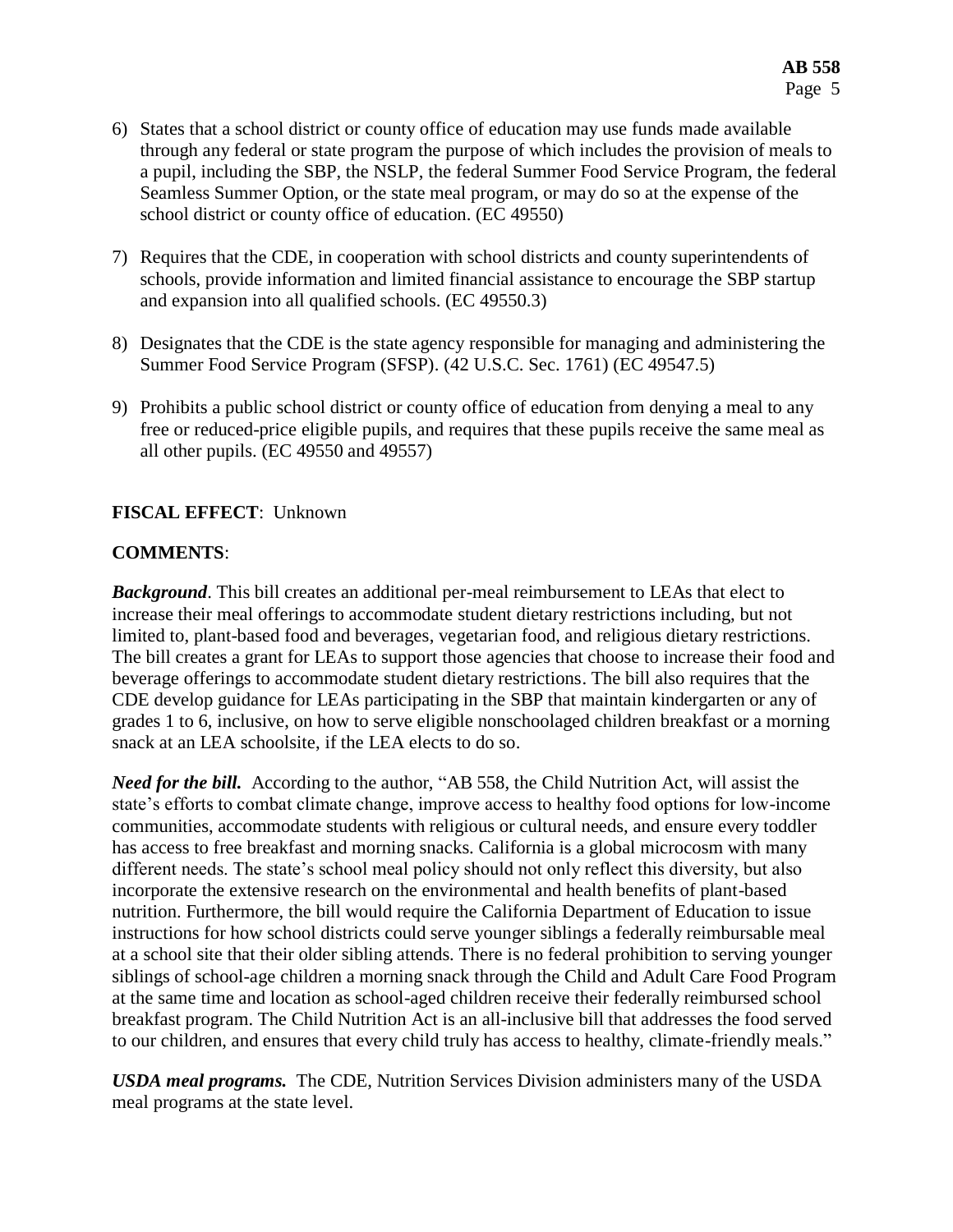*The National School Lunch Program (NSLP).* The NSLP is a federally assisted meal program operating in public and nonprofit private schools and residential child care institutions. It provides nutritionally balanced, low-cost or free lunches to children each school day.

*The School Breakfast Program (SBP).* The SBP provides reimbursement to states to operate nonprofit breakfast programs in schools and residential childcare institutions. The Food and Nutrition Service of the USDA administers the SBP at the federal level.

*The Child and Adult Care Food Program (CACFP).* The CACFP is a federal program that provides reimbursements for nutritious meals and snacks to eligible children and adults who are enrolled for care at participating child care centers, day care homes, and adult day care centers. The CACFP also provides reimbursements for meals served to children and youth participating in afterschool care programs, children residing in emergency shelters, and adults over the age of 60 or living with a disability and enrolled in day care facilities.

*The Summer Food Service Program (SFSP).*The SFSP is a federally-funded, state-administered program. The SFSP reimburses program operators who serve free healthy meals and snacks to children and teens in low-income areas.

*The Seamless Summer Option (SSO)*. Schools participating in the NSLP or SBP are eligible to apply for the SSO. This option allows public schools to combine features of the School Nutrition Programs and the SFSP along with reduced paperwork requirements, making it easier for schools to feed children during the traditional summer vacation periods and, for year-round schools, long school vacation periods.

*School meal reimbursement rates*. School meal reimbursement, by both the federal government and the state, varies each year. In order to receive reimbursement, schools must follow a certain meal pattern determined by the USDA. Depending on the age range of the students served, a full meal consists of a specified amount of fruits, vegetables, grains, meat/meat alternate, and milk. Most schools throughout the state participate in "offer versus serve," which allows a student to pick three of the aforementioned five components in order for the school to receive full reimbursement for that student's meal.

The federal school lunch reimbursement rates are \$3.37 for free lunch and \$2.97 for reduced priced lunch. Schools that serve more than 60% low income students receive \$0.02 more for both free and reduced priced lunches. The state school lunch reimbursement rate is \$0.236 for both free and reduced priced lunch.

During the 2021-22 school year, due to the COVID-19 pandemic, the federal government is providing meal reimbursements to school districts and charter schools to provide free lunch to all students, regardless of free meal eligibility.

Beginning with the 2022-23 school year, the state will require school districts and charter schools to provide two free meals per day to all students, regardless of free meal eligibility. The state will reimburse school districts and charter schools for the cost of the meal, up to the federal free meal reimbursement rates for all students who are not eligible for federal free meals.

*Costs of restricted diet meals*. The cost of plant-based meals can vary by item and by school district. As one example, Los Angeles Unified School District estimates that the average cost of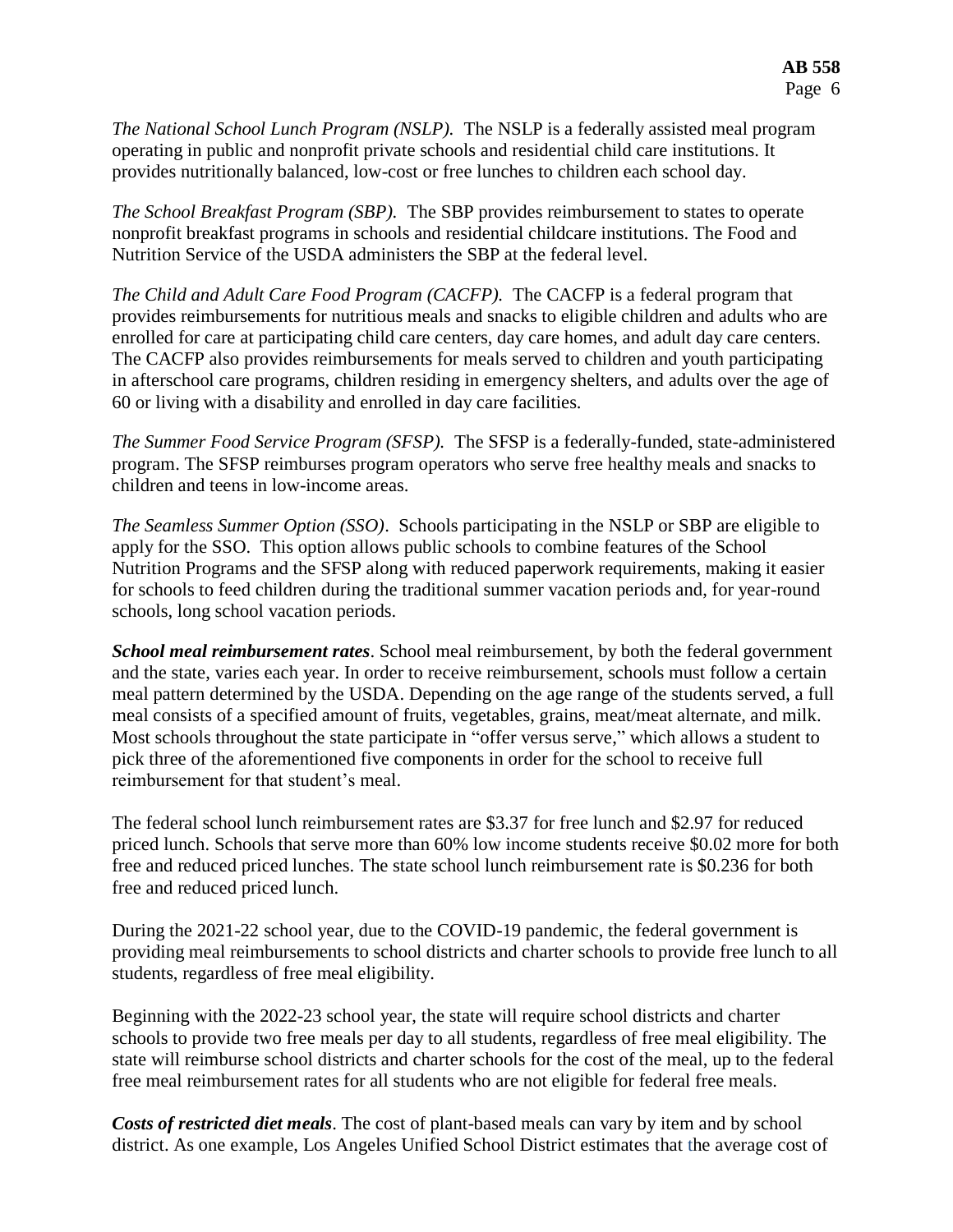a vegan option they serve is \$0.73 vs. \$0.61 for meat and vegetarian options. The difference of \$0.12 per-meal can impact the overall school nutrition program significantly. This bill would provide an increase to the state per meal reimbursement rate for LEAs that increase the number of restricted diet foods and beverages, such as plant based foods, offered to students, to offset this increased cost.

*National school lunch requirements*. Plant-based meals currently meet the federal NSLP requirements. Plant-based entrees may be composed of meal components such as fruits, vegetables, meat alternates, grains, and fluid milk alternates like soy milk.

The CDE is not aware of any almond milk currently on the market that meets the nutrition requirements of the NSLP, therefore almond milk would not qualify for reimbursement, other than in the case of a student with a dietary restriction.

The USDA-approved plant protein products, as shown below, include nut and seed butters, cooked beans and peas, and soy protein.

| Food                       | Equals 1 ounce equivalent meat alternate |
|----------------------------|------------------------------------------|
| Cooked dry beans or peas   | $1/4$ cup                                |
| Tofu-commercially prepared | 2.2 ounces or $1/4$ cup                  |
| Soy yogurt                 | 4.0 fluid ounces or 1/2 cup              |
| Nuts and seeds*            | 1 ounce                                  |
| Nut and seed butters       | 2 tablespoons                            |

\*Nuts or seeds may be used to meet no more than one-half of the meat/meat alternate component with another meat/meat alternate to meet the full requirement.

*Restricted diet school meals in California and nationally*. Several California school districts have implemented district-wide daily or weekly vegetarian meal options for students. Some districts implemented these meal options more than a decade ago. These districts include, but are not limited to, Elk Grove Unified School District, San Diego Unified School District, San Juan Unified School District, Oakland Unified School District, and Yuba City Unified School District. Additionally, Los Angeles Unified School District has implemented plant-based meal options for students.

Washington D.C. enacted legislation encouraging school districts to offer plant-based school meals. Legislation introduced in New York would have required schools to offer plant-based school meals, but that measure was not enacted.

*Feeding siblings through either the SBP or CACFP.* This bill would require the CDE to issue guidance for how a school district, COE or charter school could voluntarily serve younger siblings a federally reimbursable meal at a school site that their older sibling attends.

Current law does not prohibit serving younger siblings of school-age children a morning snack through the CACFP at the same time and location as school-aged children receive their federally reimbursed SBP. However, because there are specific rules for each program, LEAs that operate both programs are often hesitant to offer this option to younger siblings for fear of becoming ineligible for reimbursement.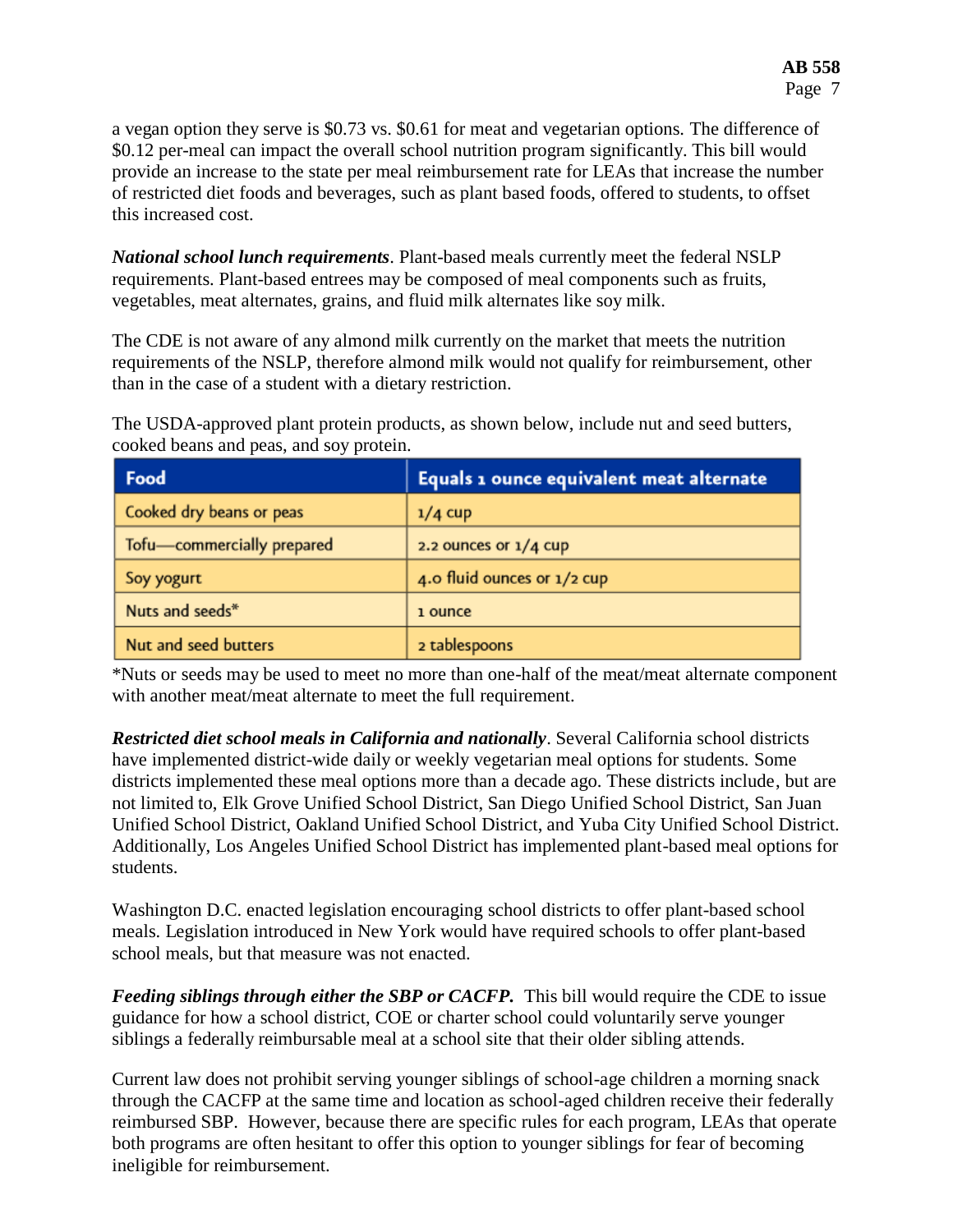**Research related to participation in school meal programs.** According to the American Public Health Association, "Participation in food assistance programs declined in 2018 because of fear that using government assistance could lead to immigration repercussions, yet household food insecurity has been on the rise— 9.9 percent in 2007 to 17.8 percent in 2018 among immigrant families in the U.S."

According to the USDA, the NSLP and other USDA child nutrition programs provide nutritious foods that help reduce the harmful impact of food insecurity and improve outcomes for children. In 2014 and 2015, 84% of low-income food-insecure households with school-age children accessed free or reduced-price lunches through the NSLP, either in combination with USDA's Supplemental Nutrition Assistance Program (SNAP) benefits (46%), which provide food and nutrition assistance to low-income Americans, or alone (38%). An estimated 6% of low-income food-insecure households with school-age children received SNAP benefits, but not free or reduced-price school lunches, and 10% did not participate in either program."

*Food insecurity during the COVID-19 pandemic.* According to a 2020 article the American Journal of Public Health, *Food Insecurity During COVID-19: An Acute Crisis With Long-Term Health Implications,* as of March and April 2020, national estimates of food insecurity more than tripled to 38%. Among adults with incomes less than 250% of the 2020 federal poverty level (based on thresholds from the US Census), 44% of all households were food insecure including 48% of Black households, 52% of Hispanic households, and 54% of households with children.

According to a 2021 Centers for Disease Control research brief in Preventing Chronic Disease: Public Health Research, Practice, and Policy, *Very Low Food Security Among Low-Income Households With Children in California Before and Shortly After the Economic Downturn From COVID-19*, low-income households with children in California were surveyed before and during the pandemic for levels of very low food security (VLFS). From April 27 to July 21, 2020, 14% of mothers reported VLFS versus 19.3% from November 21, 2019, to March 14, 2020, suggesting that existing systems to quickly obtain food assistance benefits in California and new federal benefits available in response to COVID-19 may have reduced VLFS.

*Arguments in support.* The Riverside Unified School District states, "According to standards set forth in the Dietary Guidelines for Americans, children are not eating enough vegetables, legumes, nuts, seeds, and other plant-based foods. Meanwhile, Californians are increasingly suffering from adverse health effects including diabetes, heart disease, and some forms of cancer, all of which put people at greater risk of hospitalization and death from COVID-19. Increased consumption of plant-based foods reduces the risks of developing these costly diet-related diseases and supports lifelong health. Improving access to health-promoting, plant-based foods is especially important to address equity among our state's low-income children - who are disproportionately Black and Brown. In California, nearly 20% of Black and Latinx adolescents experience obesity, at a rate three times higher than their classmates. School meals are a crucial point of intervention to mitigate racial disparities in health. It is also particularly important that schools offer plant-based dairy alternatives for students who are unable to process lactose. The National Institutes of Health estimates that 60-80% of African Americans and 50-80% of people from a Hispanic background are unable to process lactose. As California's public schools increasingly serve a racially and ethnically diverse population, we must ensure every student has access to culturally appropriate meals."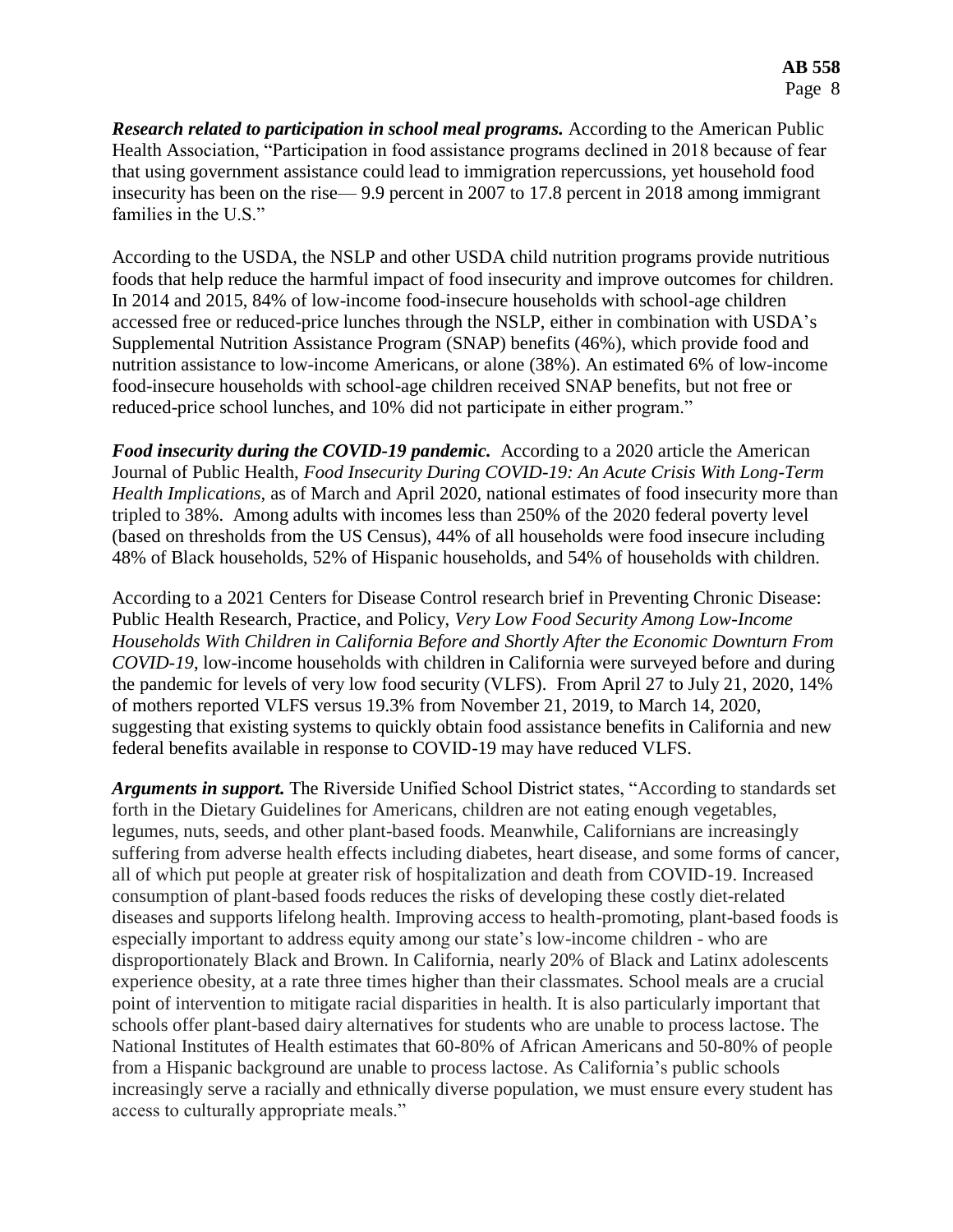*Related legislation*. AB 996 (Nazarian) of this Session would have required that the CDE develop guidance for LEAs participating in the SBP that maintain kindergarten or any of grades 1 to 6, inclusive, on how to serve eligible nonschoolaged children breakfast or a morning snack at an LEA schoolsite.

AB 479 (Nazarian and Kalra) of the 2019-20 Session would have established within the CDE the California Climate-Friendly Food Program to provide incentives for making plant-based food and beverages available to students. This bill was held in the Senate Appropriations Committee.

AB 2527 (Nazarian**)** of the 2019-20 Session would have required the CDE to develop guidance for LEAs participating in the SBP on how to serve eligible nonschoolaged children breakfast or a morning snack at a schoolsite. This bill was held in the Assembly Education Committee.

AB 958 (Aguiar-Curry) of the 2019-20 Session would have created the California Organic to School Pilot Program, and provide schools up to 15 cents per meal for organic, locally grown food. This bill was held in the Assembly Education Committee.

SB 499 (McGuire) of the 2019-20 Session would have established the California-Grown for Healthy Kids Program, administered by the CDE, to increase the provision of universally free school meals made with California-grown fresh fruits and vegetables. The bill proposed to reimburse schools an additional 10 cents for providing fresh, California grown fruits and vegetables as snacks during the school day.

SB 1138 (Skinner), Chapter 512, Statutes of 2018, requires state prisons and hospitals to serve plant-based meals.

ACR 279 (Kalra), Chapter 213, Statutes of 2018, encourages Californians to include more healthy plant-based foods in their diet.

SB 281 (Maldonado), Chapter 236, Statutes of 2005, established the California Fresh Start Pilot Program which gave additional reimbursement to schools for serving fresh fruits and vegetables.

ACR 16 (Nation), Chapter 62, Statutes of 2003, urged CDE and the Department of Public Health to develop school lunch menu plans that include a daily vegan lunch option that is nutritionally balanced.

## **REGISTERED SUPPORT / OPPOSITION**:

#### **Support**

Activesgv, a Project of Community Partners American Academy of Pediatrics, California Animal Legal Defense Fund Animal Outlook Animal Welfare Institute Balanced City of Berkeley Better Food Foundation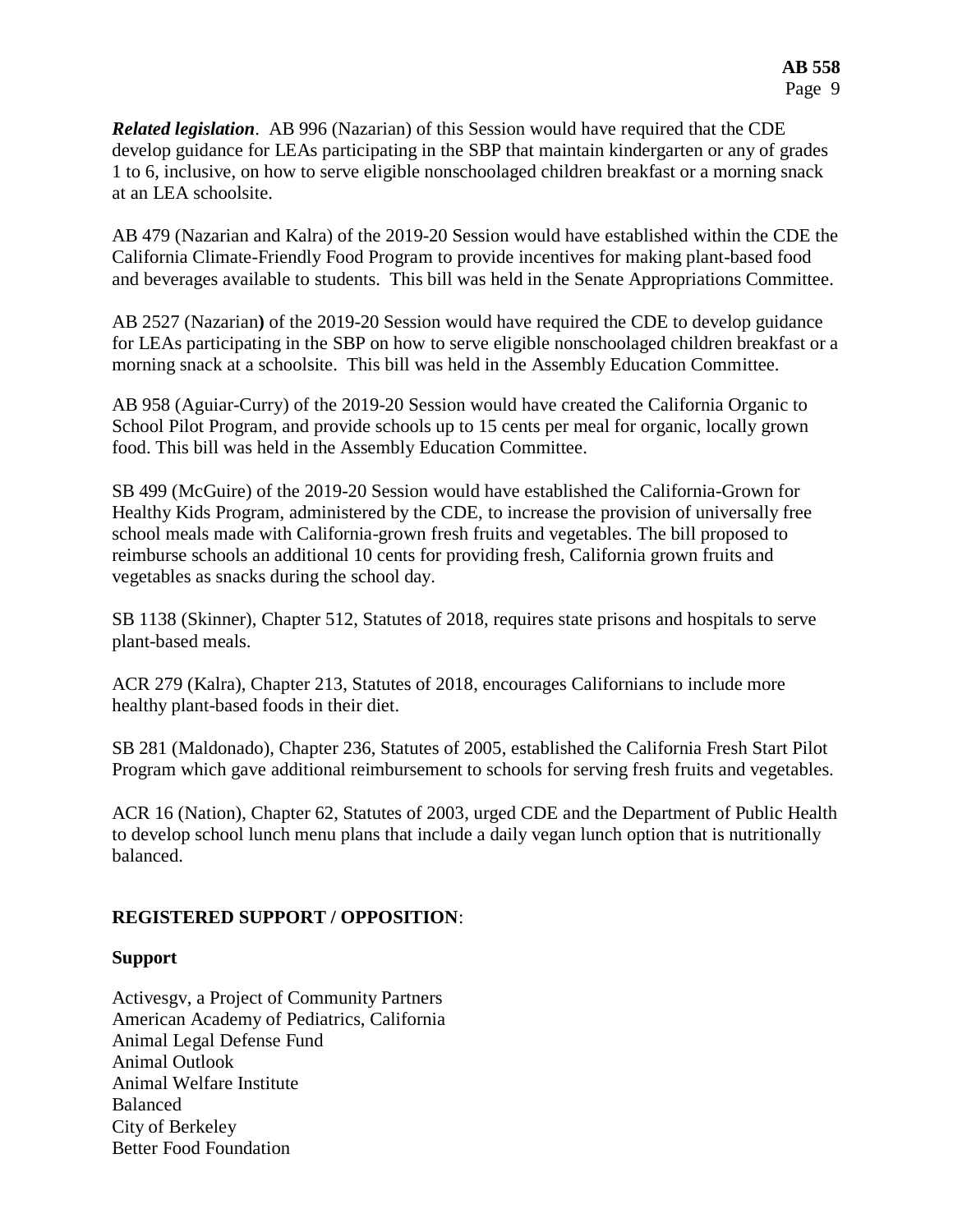California Association of Student Councils Capistrano Unified School District Center for Biological Diversity Center for Good Food Purchasing Central School District Cultivate Empathy for All Earthjustice Ecology Center Environmental Working Group Ethics in Education Network Factory Farming Awareness Coalition Family Healthcare Network Farm Forward Farm Sanctuary Food Shift: a Project of Earth Island Institute Friends of The Earth U.S . Geyserville Unified School District Happy and Free Yoga Humane Society of The United States Hungry Planet K-12 Food Pros Laguna Beach Unified School District Lean and Green Kids Monterey Peninsula Unified School District Morgan Hill Unified School District Norwalk - LA Mirada Unified School District Nowadays, INC. Occidental Arts and Ecology Center Ojai Unified School District Orcutt Union School District Oxnard School District Palm Springs Unified School District Physicians Committee for Responsible Medicine Plant Based Foods Association Plant Pure Communities Riverside Unified School District San Luis Coastal Unified School District Sandiego350 Santa Barbara Unified School District School Cafe Shandon Joint Unified School District Sierra Harvest Social Compassion in Legislation Switch 4 Good The Plantrician Project University of California, Merced Vep Healthcare Wellstone Democratic Renewal Club